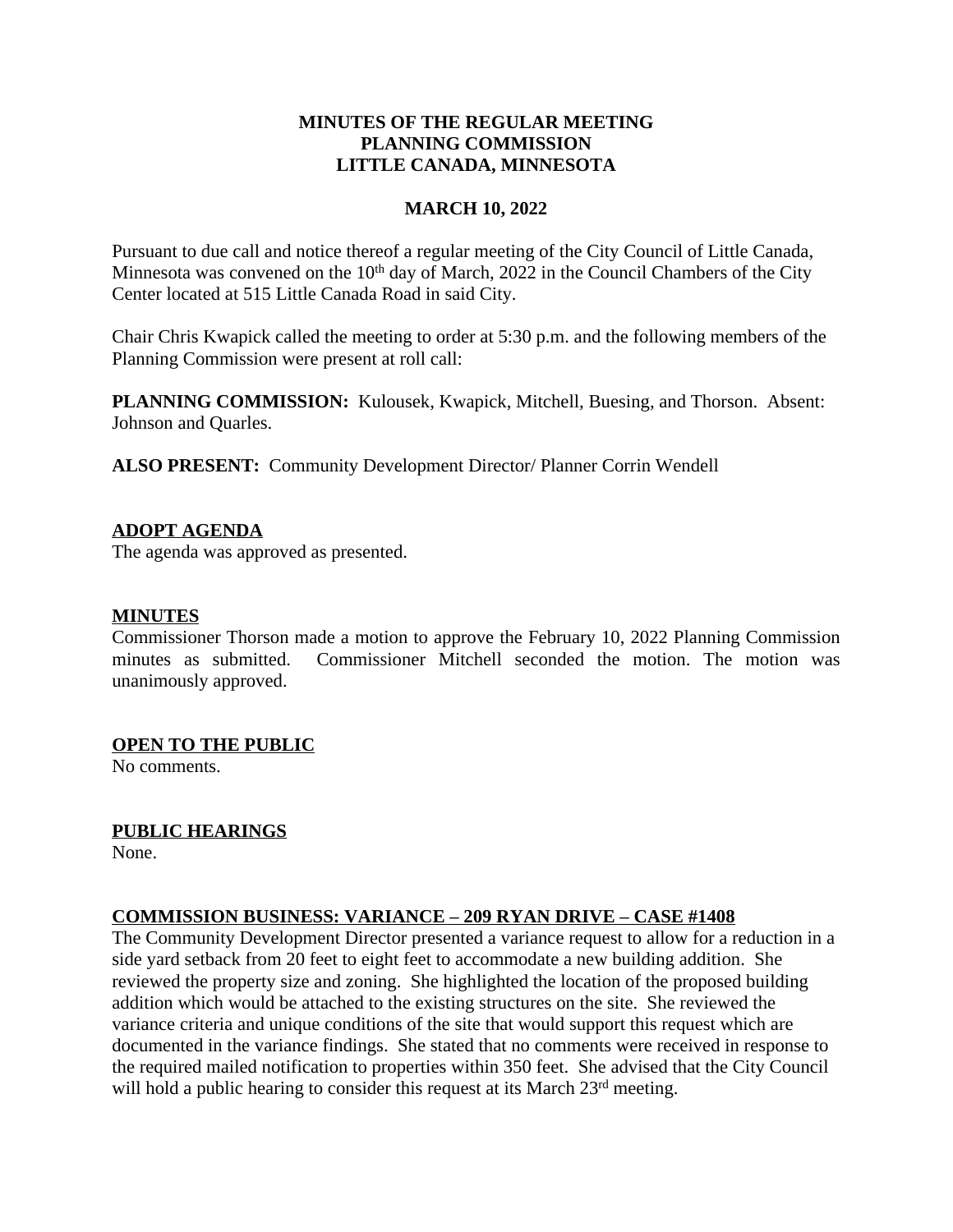#### **MINUTES PLANNING COMMISSION MARCH 10, 2022**

Roger Stanke, applicant, stated that he had the first building in the industrial park in 1974 and made additions in 1990 and 2000. He commented that he does have renters in portions of the building. He noted that the original plan to was tear down one of the existing building segments and extend that to provide more space but because of the soil conditions and groundwater levels there were unable to expand in that area. He noted that this proposal would provide the necessary additional space to allow business expansion. He identified the other constraints of the site noting that the proposed location is the only viable space for expansion.

Commissioner Mitchell asked the distance to the neighboring building.

Mr. Stanke estimated about 30 feet if the eight-foot setback is approved. He noted that there are several buildings that have four- or five-foot setbacks from the adjoining property. He commented that there is very little vehicle traffic to this portion of the site.

Commissioner Kulousek asked if the neighboring property owner had an objections.

The Community Development Director commented that the neighbor was notified and did not provide comments.

Mr. Stanke commented that he has spoken with all the neighboring properties and did not receive any objections. He explained the problems he has experienced after a recent project completed by the watershed, noting that he is working with City staff to resolve the issue.

Kulousek introduced the following motion:

### *RECOMMENDING THE APPROVAL OF A VARIANCE TO ALLOW A REDUCTION IN A SIDE YARD SETBACK TO 8'0" LOCATED AT 209 RYAN DRIVE, PID 313022340011.*

The foregoing motion was duly seconded by Buesing. Ayes (5). Nays (0). Motion passed.

### **COMMISSION BUSINESS: CONDITIONAL USE PERMIT – 2921 CONDIT STREET – CASE #1409**

The Community Development Director presented a request for a Conditional Use Permit to allow an attached garage that exceeds 1,000 square feet at 2921 Condit Street. She reviewed the parcel size, noting that the detached structure would be removed in order support the construction of the attached garage. She reviewed the proposed garage plans noting that windows would be installed in the side to breakup that façade. She stated that the applicant would be open to considering the addition of a dormer if desired. She reviewed the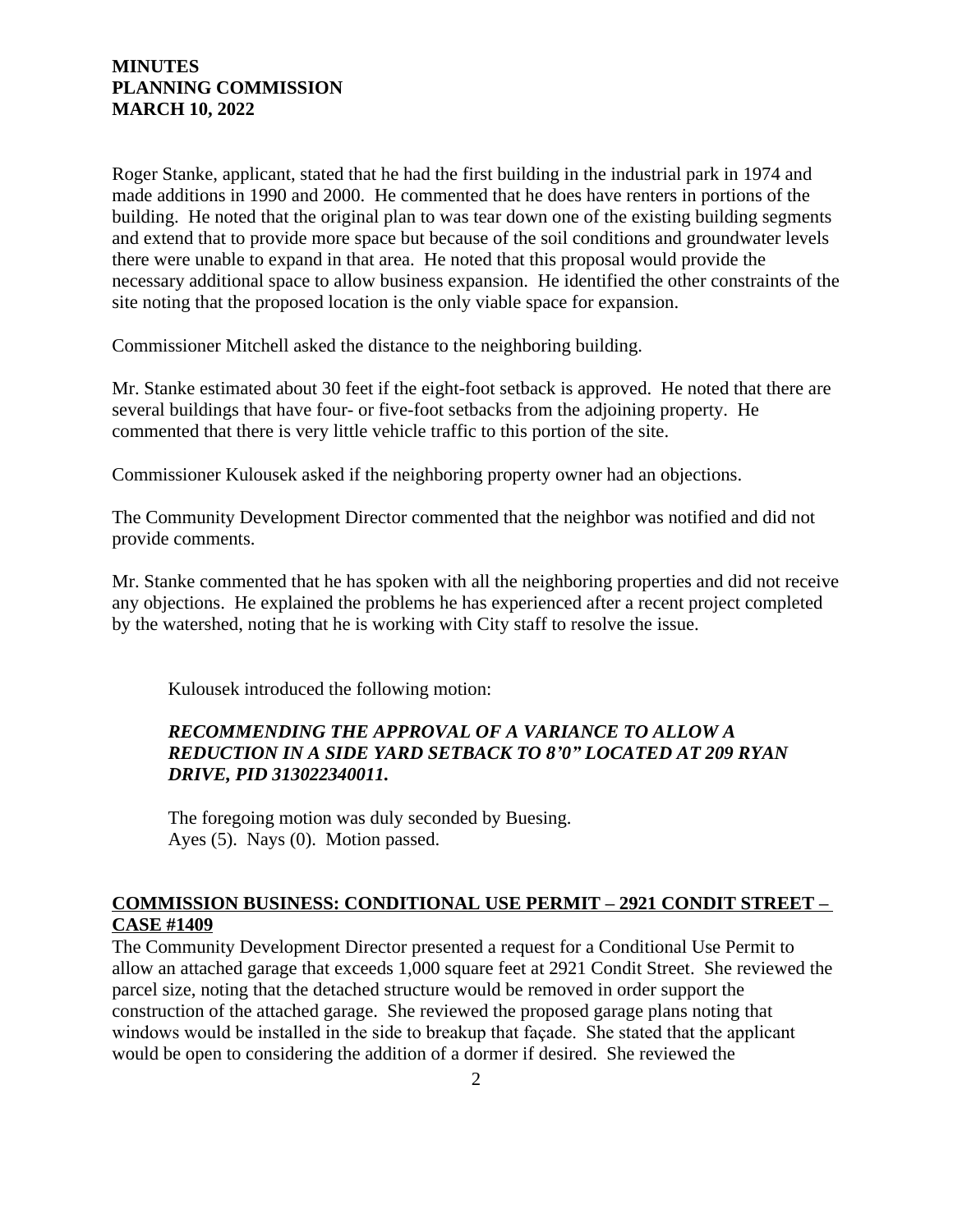### **MINUTES PLANNING COMMISSION MARCH 10, 2022**

considerations for a Conditional Use Permit of this type. She stated that the City Council will hold a public hearing at its March 23<sup>rd</sup> meeting and notification has been mailed to properties within 350 feet. She asked the Commission to make a recommendation on this request and reviewed condition suggested by staff.

Chair Kwapick stated that he would like to ask the applicant about his comfort level with the recommendations of staff related to breaking up that side façade and therefore was glad to hear the input from staff that the applicant was willing to add windows.

Commissioner Buesing commented on the pitch of the roof and height of the door, noting that the door may require windows as well and perhaps the pitch of the roof be reduced a bit.

The Community Development Director confirmed that there are other similar sized garages in the area.

Thorson introduced the following motion:

# *RECOMMENDING THE APPROVAL OF A CONDITIONAL USE PERMIT (CUP) TO ALLOW AN ATTACHED GARAGE THAT EXCEEDS 1,000 SQUARE FEET LOCATED AT 2921 CONDIT STREET, PID 062922130060, WITH THE FOLLOWING CONDITIONS:*

- *1. NO BUSINESS ACTIVITIES SHALL OCCUR WITHIN THE GARAGE STRUCTURE.*
- *2. THE PARCEL SHALL NO LONGER BE ELIGIBLE FOR AN ACCESSORY SHED.*
- *3. BREAK UP THE SCALE OF THE GARAGE WALL THAT FACES YORKTON RIDGE WITH A CHANGE IN MATERIAL, WINDOWS, ARCHITECTURAL FEATURES, OR SIMILAR.*

The foregoing motion was duly seconded by Mitchell. Ayes (5). Nays (0). Motion passed.

# **COMMISSION BUSINESS – ZONING MAP AMENDMENT – UPDATE AND DISCUSSION**

The Community Development Director presented the draft zoning map which would implement the recent zoning changes. She noted that staff would continue to work on the map with the intention of presenting it to the Commission for formal consideration at its April meeting.

Commissioner Mitchell asked if a property would be restricted when it is rezoned.